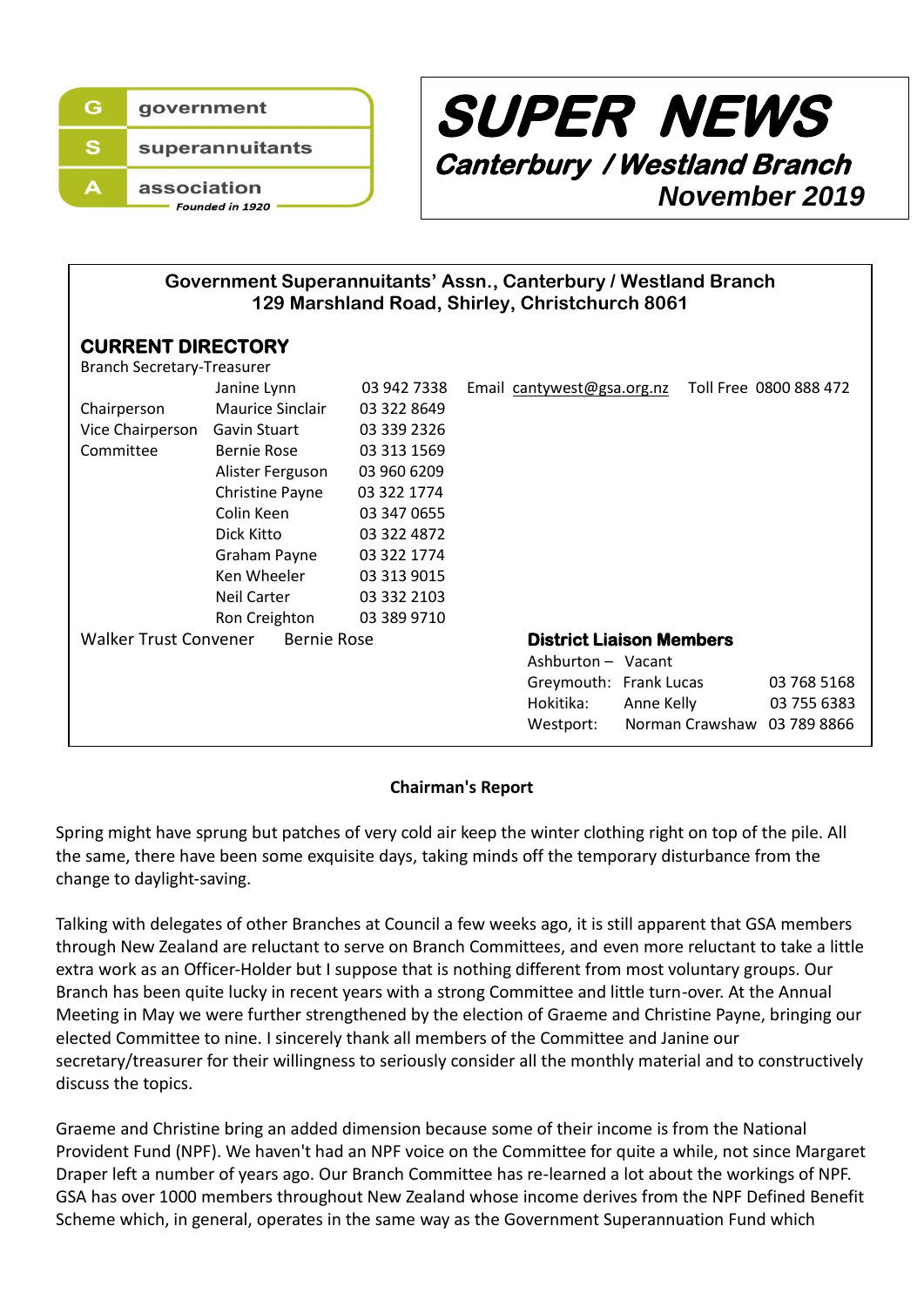provides most of us with our annuities. NPF had several other schemes running, some with the freedom to make irregular deposits, rather like using a savings account. Upon retirement, NPF converts the savings to an annuity. Graeme is in such a scheme but that scheme carries no guarantee of inflation adjustment, and in his 14 years since retirement, Graeme's annuity has remained unchanged. This is clearly an unfair situation and our Committee has been looking at how the system works to try to understand whether anything can be done. The decision whether or not to change those particular annuities is made each year by the NPF Board on the basis of the amount of savings in the Fund. Because the Fund is underwritten by the Government ("Government Guaranteed") and one task of the Board is to minimise the Government liability, the Board wants the Fund to get large enough so there would be no liability on the Government should there be a failure.

An advertising brochure in 1964 tempted the reader with the words "Government Guaranteed". There was no mention that the potential investors might have to help pay for that guarantee through a steady erosion in value of their money in later years!

You will see in a later article that our GSA Board put a proposal to Council for an increase in subscription (a rise from the \$26 per year we pay now to \$29.90) but that proposal was rejected. In their notes to Council delegates, the Board stated that without the increase, GSA will have insufficient income to run the association in two years' time and it will have to start using its reserves. Another proposal by Waikato Branch for an even larger sub increase was received by the Board too late to be heard at this year's Council but we can be sure that there will be one or maybe two proposals for subscription increases in front of Council next year. Branches will need to look into the philosophy of declining membership, potential income and how the Association can be run in future.

Although the Board provided a superficial justification in its request for subscription increase, the Waikato proposal is supported by a 16 page paper including spreadsheets covering different subscription rates and how long the Association can continue before all reserves are gone and it is insolvent. They declare that an increase is required, but twice the size of that proposed by the Board and it should be implemented over 4 years, so by 2023 the subscription would have gone from \$26 per year to \$33.80.

Waikato use the assumption that the cost of running the Association has already been brought to a minimum and they don't change the cost as the year's progress. If there is no subscription increase, Waikato predicts the Association runs out of reserves in 14 years' time, by 2033, when there are still 7230 members in our Association. Under the Board's proposal to raise subscription to \$29.90, the Association reserves will run out in 17 years, by 2036 when there are still 4728 members. Under the Waikato proposal for a rise to \$33.80, the Association would last another 4 years to 2040. By this time there would still be 2620 GSA members.

This brings me back to the "philosophy" mentioned above. Over the coming year, our Branches must address the Waikato analysis and decide what kind of Association should exist at what time in the future. What is the morality of accepting a prediction that GSA might cease to exist while it still has 7230 members …. 4728 members …. 2620 members ….?

The Association has a membership currently declining by about 700 a year, this figure rising to a loss of 900 a year in about 7 years from now before the decline slows. If a subscription increase is necessary, is it best to make the change when the greatest number of members can contribute (that is, as soon as possible)?

Is there another way? Yes, we could leave the future membership to solve their problems. However, the cheapest answer for the individual is probably when the membership number is greatest and as a collective association, should we, today, accept some responsibility for the future?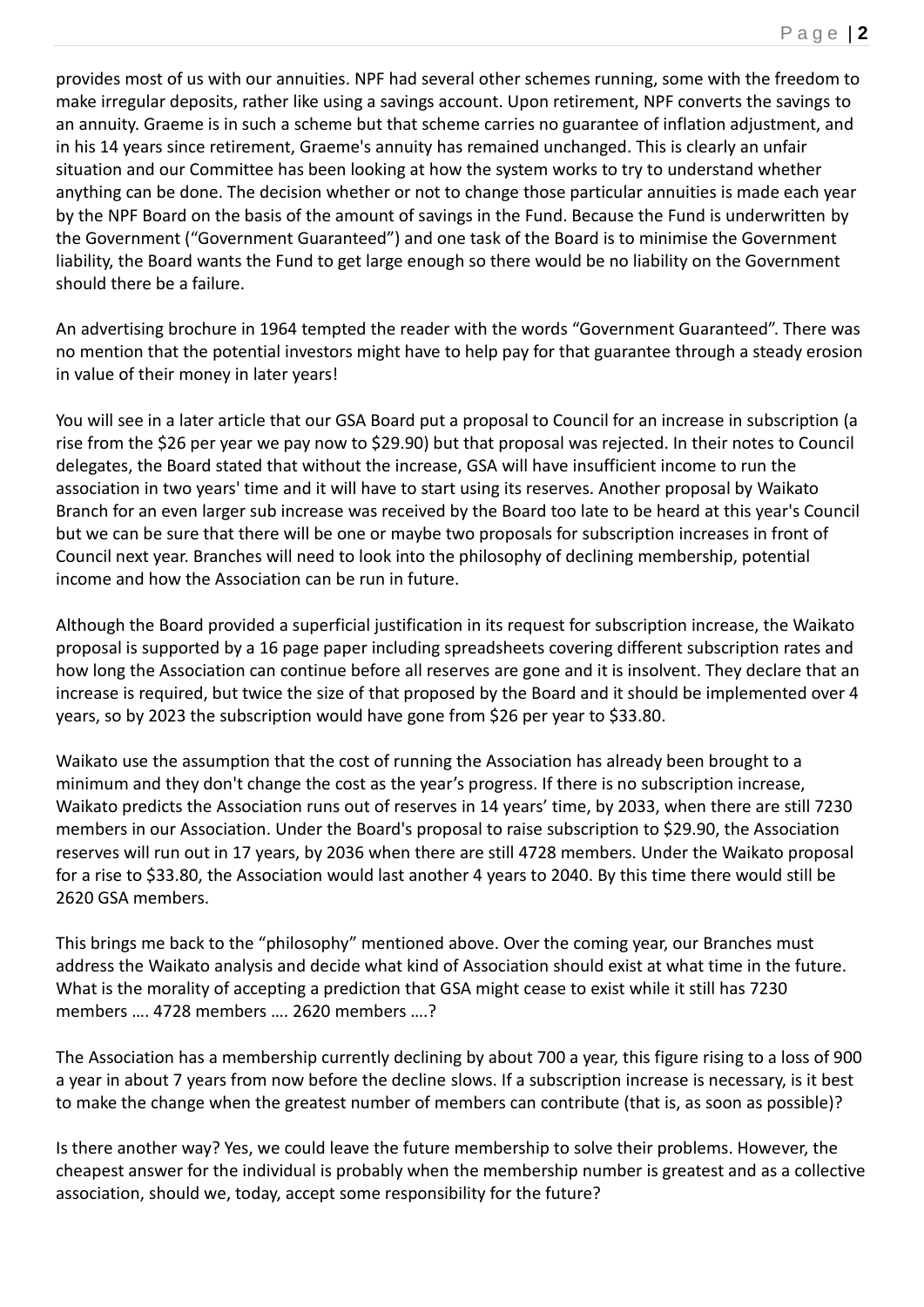The idea that the association is now running at its minimum cost is an assumption which can be challenged with wisdom and lateral thought. This might just allow the Waikato analysis to extend a few more years, allowing the Association to last until near when the last superannuitant closes the door.

Maurice Sinclair, Chairman.



## **GSA Council 2019**

Only a few points are included here because we haven't yet seen a copy of Annuity News which will carry quite a lot about Council.

Delegates for this year were Gavin Stuart and Maurice Sinclair with Janine, our secretary/treasurer as an observer. Bernie Rose happened to be in Wellington that weekend and he also attended, but in his role as Life Member.

As part of the financial review to identify potential savings, the Council timetable was re-arranged to start at 11 am Saturday to avoid the need to pay accommodation for many delegates on the Friday night. This worked very well for us and even without taking the earliest flight from Christchurch; we arrived at the meeting comfortably early and unstressed.

### **Background information:**

Venue: West Plaza Hotel, central Wellington. Branches represented (each with up to 2 delegates): 19. Attendance (delegates, observers, Board, Life Members, secretarial staff): 59. Total votes (apportioned according to Branch member number) 65. Member total represented: 26510

### **Finance**.

Last year there was criticism about the state of the accounts including lateness, with a flurry of activity to get adequate information for Council 2018. This year the situation was much better with interim accounts being published through the year and a better product in front of delegates for Council 2019. Even so, we had a number of questions to ask prior to Council and we have a few as yet unresolved. The objective is to get the accounts presented in such a way that they are self-explanatory and our next questions will address that.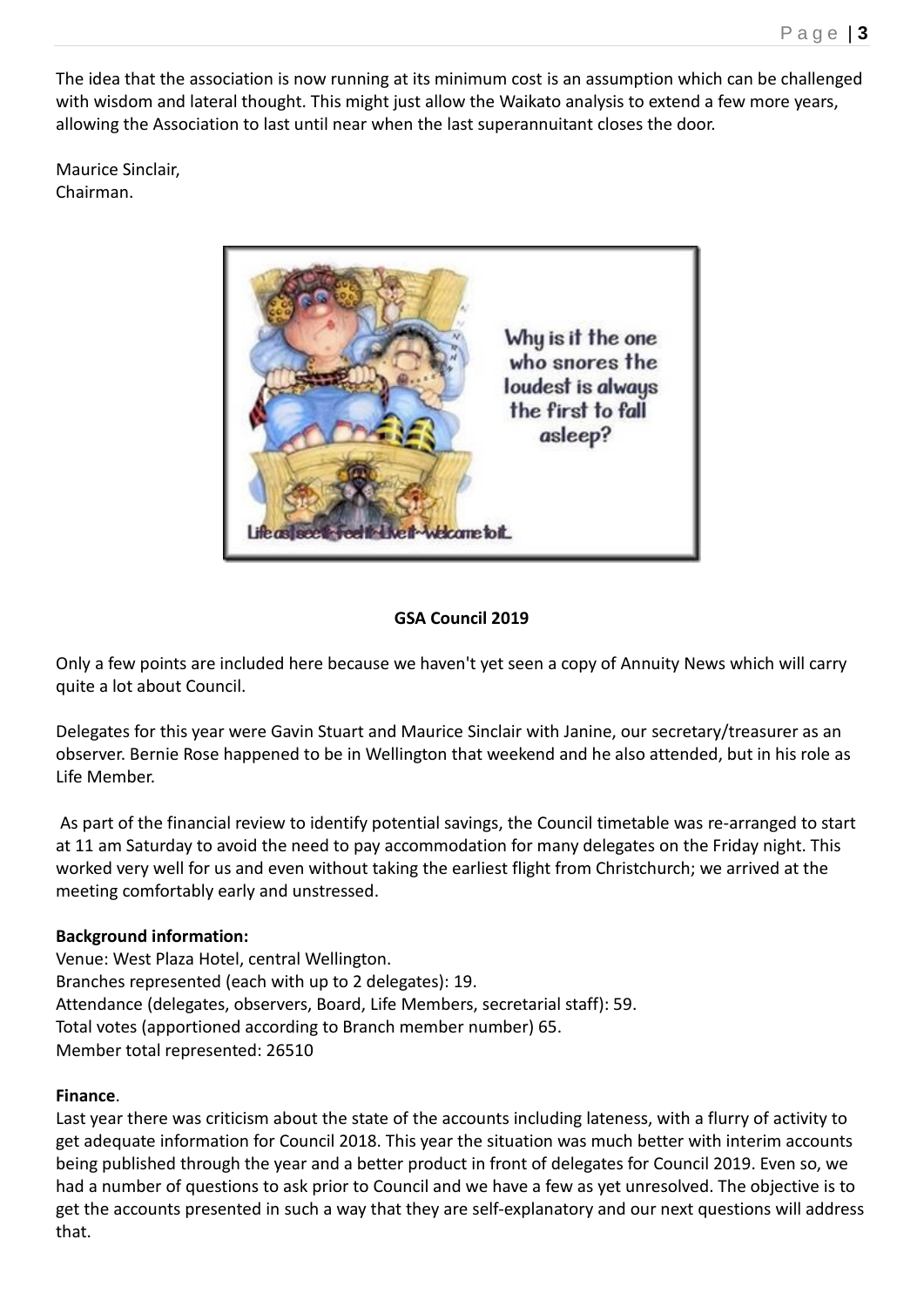The Board proposed an increase in subscription, from \$26 per year to \$29.90. The Canterbury/Westland delegates were directed to oppose the increase and to move an amendment that there would be no increase until 2022 at the earliest. Our reasons were that GSA was unjustified in increasing the subscription while inflation was near zero and costs should not be escalating significantly. In addition, the Reserve Bank had just stimulated a drop in interest rates meaning that many pensioners could face income reductions. We thought there needed to be some time to see how financial conditions stabilised. Right from the start of discussion we were pleasantly surprised at the mood against subscription increase so we had no need to move our amendment. The Board motion was soundly defeated. For this year then, subscriptions will remain the same.

### **Life Membership.**

Each year, the Honours Committee of the Board evaluates nominations for Life Membership in regard of those members who have shown "exceptionally meritorious contribution to the Association". It was with great satisfaction we heard that Gavin Stuart had been accepted as a Life Member. Not only has Gavin given great service to GSA but also throughout his whole working life in his varied workplaces, looking out for his colleagues through union activity, mentoring etc. Gavin was thrilled that his great friend Mark Leys from Auckland also received Life Membership at the same time. Gavin and Mark served on the Board together and they have one significant similarity: they just keep doing things for others! Gavin joins three other notable Canterbury/Westland Life Members in Peter Gooding, Rebe Nolan and Bernie Rose.

Maurice Sinclair. October 2019.

# **ARE YOU LIVING IN A DE FACTO RELATIONSHIP?**

In New Zealand a de facto relationship, *if you have lived together for at least three years*, has the same status as a married couple.

 At the time of your annuitant partner's death Datacom will require evidence of your relationship. Therefore it is important that you have the following:

- 1 Joint bank account
- 2 Rates account in both names
- 3 Power/telephone account in both names
- 4 A legal document stating when your relationship commenced
- Ensure you have the above now, don't leave it untill '*tomorrow'*

**BRANCH MEETINGS** are held on the 4<sup>th</sup> Tuesday of every month except December, at the Papanui RSA, 55 Bellvue Avenue, Papanui, commencing 1.30 pm. Members are welcome to attend, however we would ask you to please ph Janine (942-7338) and let her know that you would like to attend, so that we can cater for afternoon tea.

We do have a policy of regularly taking our Meetings to centres outside Christchurch. We are planning to have our 2020 Meeting in Ashburton. A newsletter will be sent to members in this catchment area, once a date has been set. Our 2021 Meeting will be held in Rangiora.

### **LIAISON PERSONNEL REQUIRED – ASHBURTON - URGENT**

The main requirement is a friendly person who can telephone a member and follow up any letters that we send to a surviving spouse. If you are considering volunteering, please contact our secretary Janine and have a chat with her about the ways in which you could help. 03-9427338 or 0800 888 472.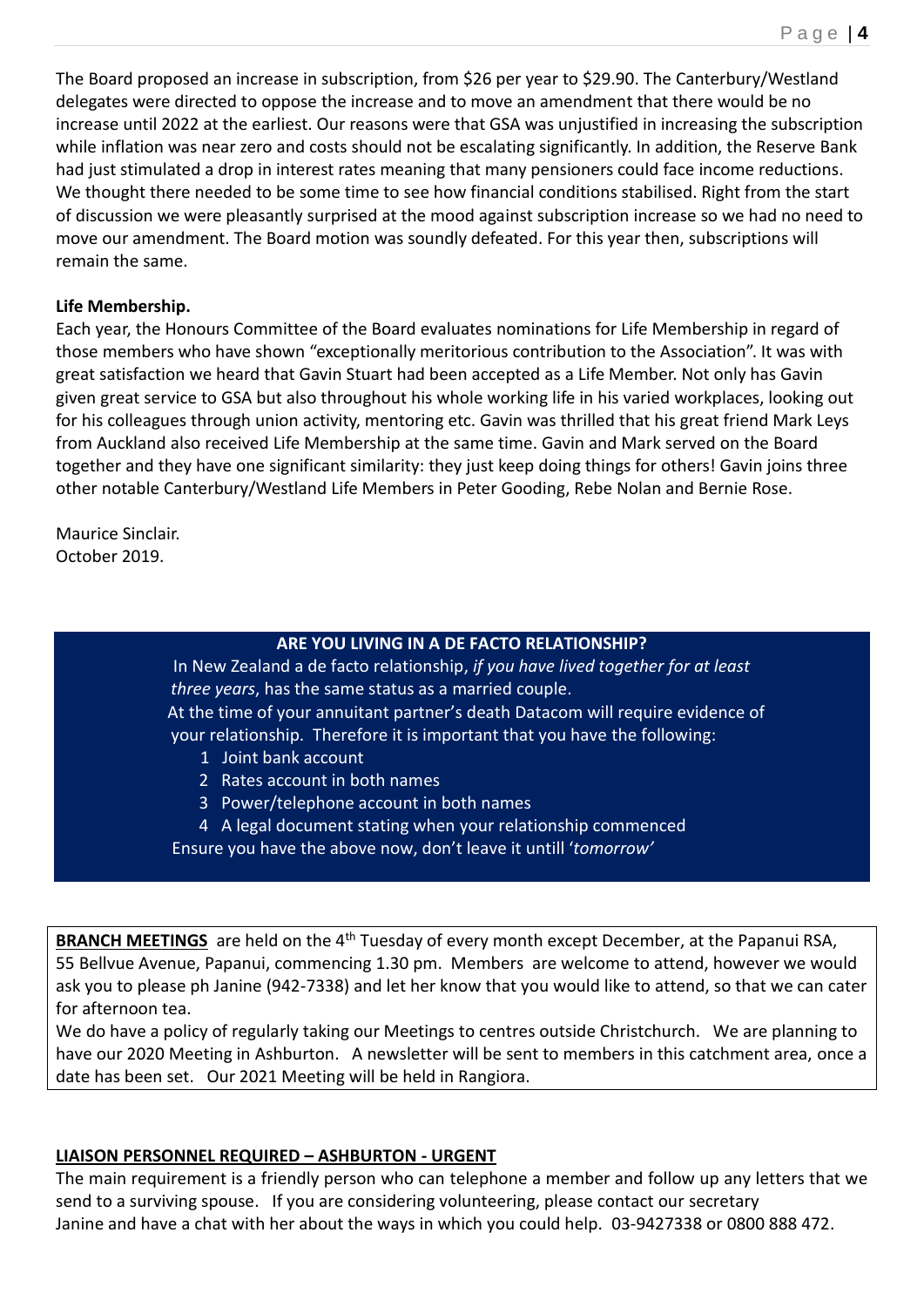

**When you move it is vitally important that you inform ---**

 **Both** your Local Branch **AND** The Government Superannuation Fund. **OR** The National Provident Fund.

Canterbury / Westland Branch Government Superannuation Fund National Provident Fund Govt. Superannuitants Assoc. PO Box 3614 PO Box 1036 129 Marshland Road WELLINGTON 6140 WELLINGTON 6140 Christchurch 8061 Toll Free 0800 654 731 Toll Free 0800 628 776 Toll Free 0800 888 472

*When members change addresses, we sometimes lose track of them. Datacom has the addresses of all annuitants, but they are not allowed to give us any change of address information, as this would breach privacy rules. Currently, we have lost track of the members listed below.* 



**LOST MEMBERS Last known address**

Mrs Anne Allen 18B Pahau Place, Cracroft Mr John Anstiss 40 Pitcairn Cres, Papanui Mr Leicester Brice 18 Hillview Road, Phillipstown Mrs Marie Carter 9A Apollo Place, Papanui Mrs Elizabeth Dart 11 Strathcarron Place, Broomfield Miss Lois Goold 212A Waimairi Road, Ilam Mr Russell Haigh 1B Parkstone Ave, Ilam Mr W Houghton 1 Ngaio Grove, Akaroa Mr Murray Le Fevre Harper Gardens, Stanmore Rd, Linwood Mrs Pamela Love 42 Lane Street, Ashburton Mr Raymond Maaka 134 Salisbury Street, Chch Mr Arnold Parr 19B Jubilee Road, Akaroa Mr Peter Reynolds 15 Severn Street, St Albans Mr John Smith 3 Arlington Street, Burnside Mrs Marjorie Tredinnick 50/16 Golf Links Road, Shirley Mrs Ruth Waretini 104 Alexander Street, Greymouth Mr Cyril Wright 23 Beatrice Place, Avonhead

**CAN YOU HELP:** Please phone Janine Lynn at 942-7338 or 0800 888 472 with details if you are able to help.

**A Big "Thank You" to those members who are able to help me locate our 'missing members' every 6 months. Your calls are greatly appreciated.**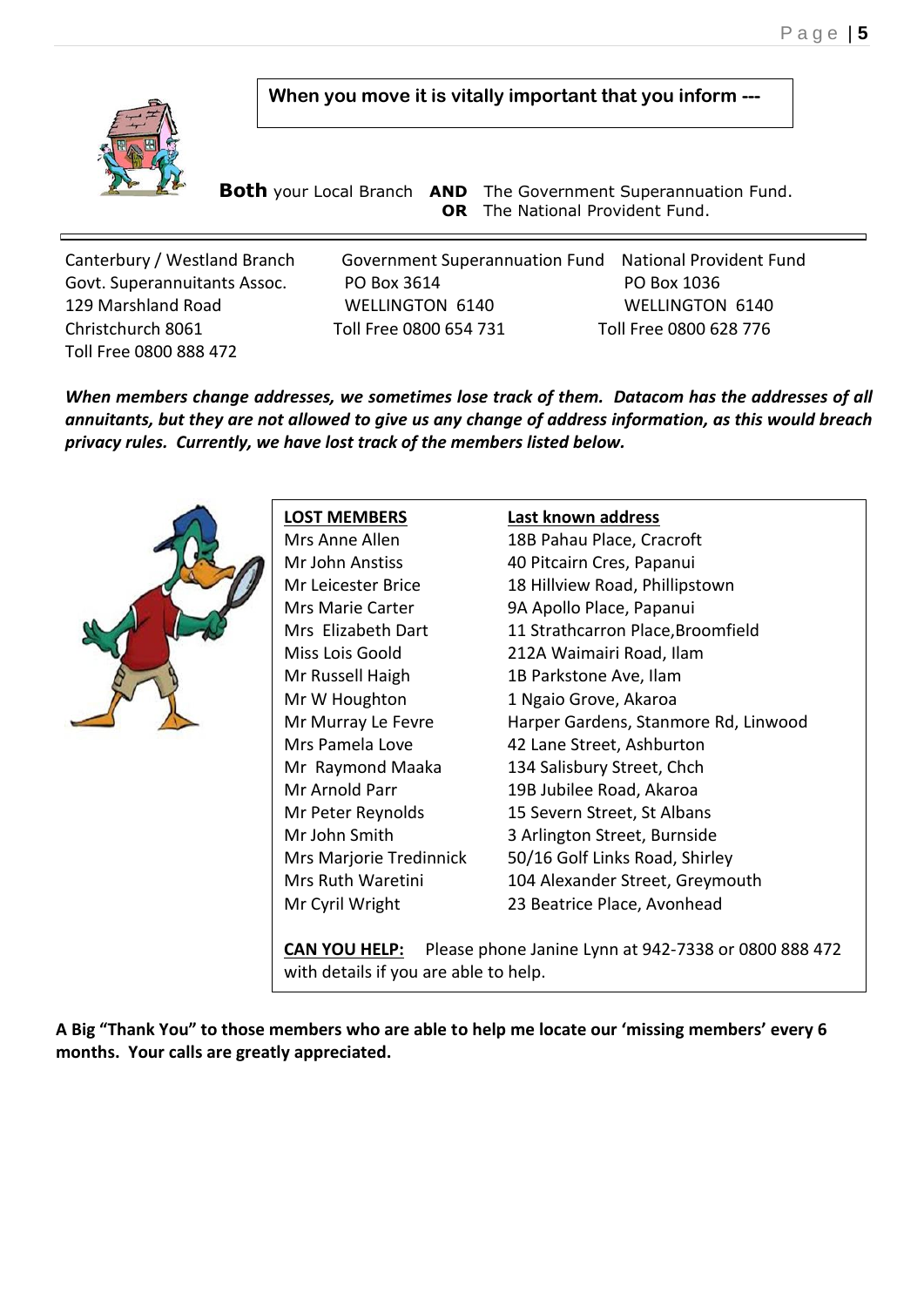### **Greymouth visit.**

A nice sunny day welcomed Canterbury Westland GSA committee members' arrival to the Union Hotel in Greymouth on Tuesday 24 September for our three-yearly meeting with our 'Coast GSA members.

40 plus local members attended our meeting. This shows significant interest by our Westland members, some of whom travelled more than 100 Kilometres each way, (for example, from Westport,) and even those arriving from the nearest separate town, Hokitika, had to come from 40Km away. The number attending was also impressive, being about 30% of Westland membership while in Christchurch meetings we do well if we have a 3% attendance!

Committee members may feel that it is a long way to go but being greeted in Greymouth by smiling faces and chatty conversation begins a comfortable and worth-while experience. The local members are very grateful we include them, with our attendance on the 'Coast'. It was great to meet two of our liaison people: Frank Lucas (Greymouth) and Anne Kelly (Hokitika).

Our chairperson Maurice addressed the members, with input from Janine our secretary/treasurer and the other committee member's present, highlighting future issues and concerns GSA face. Discussion followed, with many questions being raised (and some of these will be further considered at our next Committee meeting in Christchurch). Not to be forgotten though, the meeting concluded with a very enjoyable afternoon tea.

Our thanks go to the cheerful and efficient staff at the Union Hotel.

Colin Keen Committee Member

# **THE JOYS OF SHARING, LIVING, AND GIVING, ARE FOUND IN FRIENDS.**

# **HAPPY BIRTHDAY**



Have you reached the age of 79? If you have we will post you a Birthday Card, or we can visit you, on all your following birthdays. All that is required, is for you to telephone Janine (03 9427338 or 0800 888 472) with your date of birth and telephone number.

We are one of the few branches that carry out this small gesture to our older members, and have noted that we have a lot of birthdates missing from the database and we wish to have this updated. If you are 80 years plus and did not receive a card or a visit, please call Janine on 03 942-7338.

# **WALKER TRUST REPORT**

Our "team of visitors" have been working hard again this year, visiting those on our list of over 80's on, or close to their birthdays. These visits have been greatly appreciated, going from the thank you cards, notes and telephone calls we receive.

We are looking for members who can assist with visiting members on their birthday, in the East, from Belfast through to Ferrymead. This is a very rewarding task that does not take up much of your time. We would love to hear from you –

Call Bernie on (03 313-1569) for further information.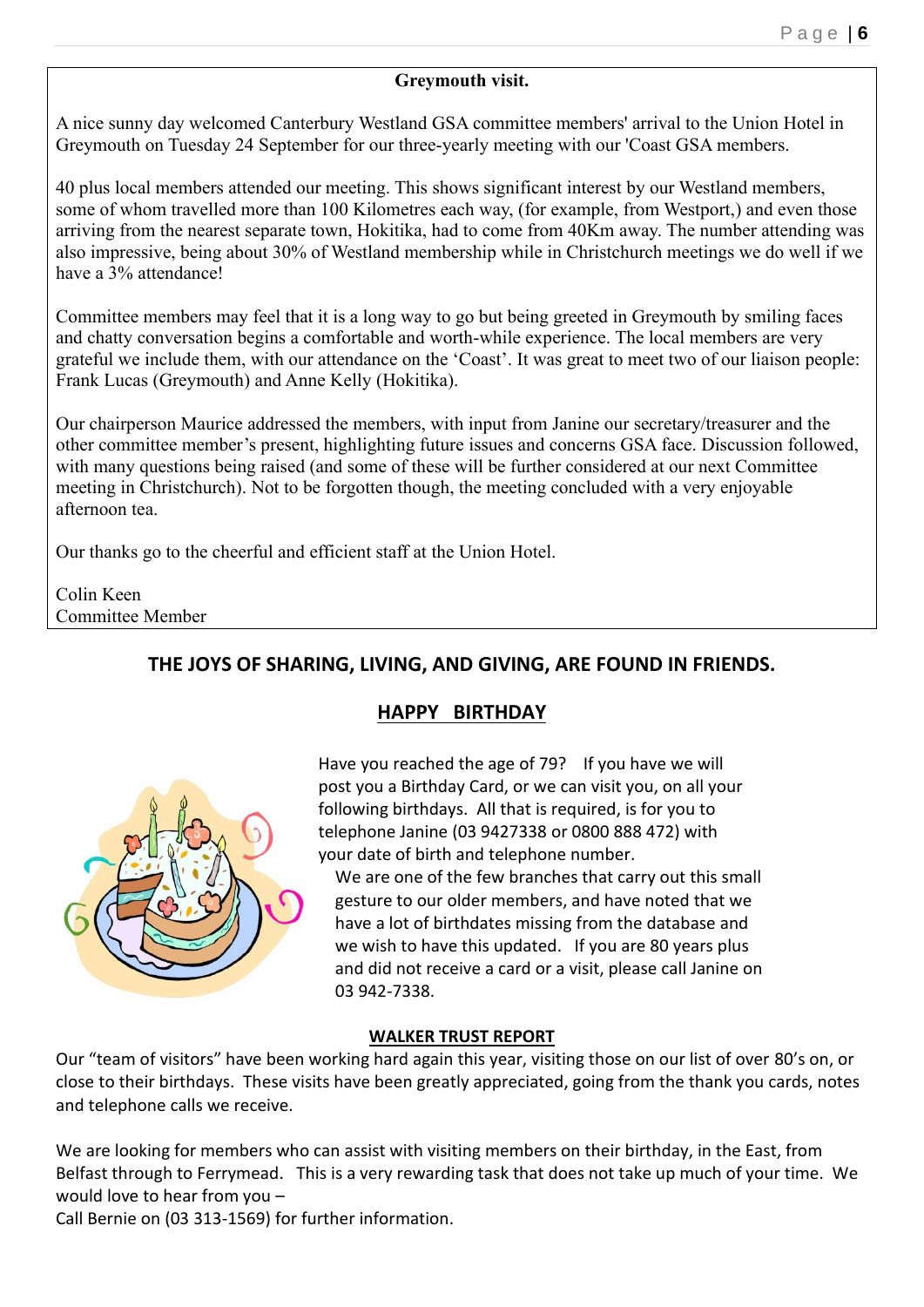# *CHRISTMAS BUFFET LUNCH*

This year we are giving our Members who wish to attend the opportunity to pay via Internet Banking. Our A/c is Westpac 03 0830 0270990 000. Please ensure you use your surname as the Reference.

We also request that you complete the tear-off portion on Page 8, and return.



# CHRISTMAS BUFFET LUNCHEON MENU

 **Main: Dessert:** Roast Beef and Lamb Fresh Fruit Salad Roast Potatoes **Apple Crumble**  Minted Peas Cauli/Brocolli Bake

Roasted Vegetable Medley Christmas Cake with Tea/Coffee

**CHRISTMAS BUFFET LUNCHEON Tuesday 10 December 2019 12 Noon – Bar Opens at 11 am Papanui RSA – 55 Bellvue Avenue, Papanui** You are welcome to bring a friend. **RAFFLE TICKETS WILL BE ON SALE 5 tickets = \$5 If you are attending please complete the tear-off section on Page 8.** 

We wish you all a very Merry Christmas and a Happy New Year.

**\_\_\_\_\_\_\_\_\_\_\_\_\_\_\_\_\_\_\_\_\_\_\_\_\_\_\_\_\_**